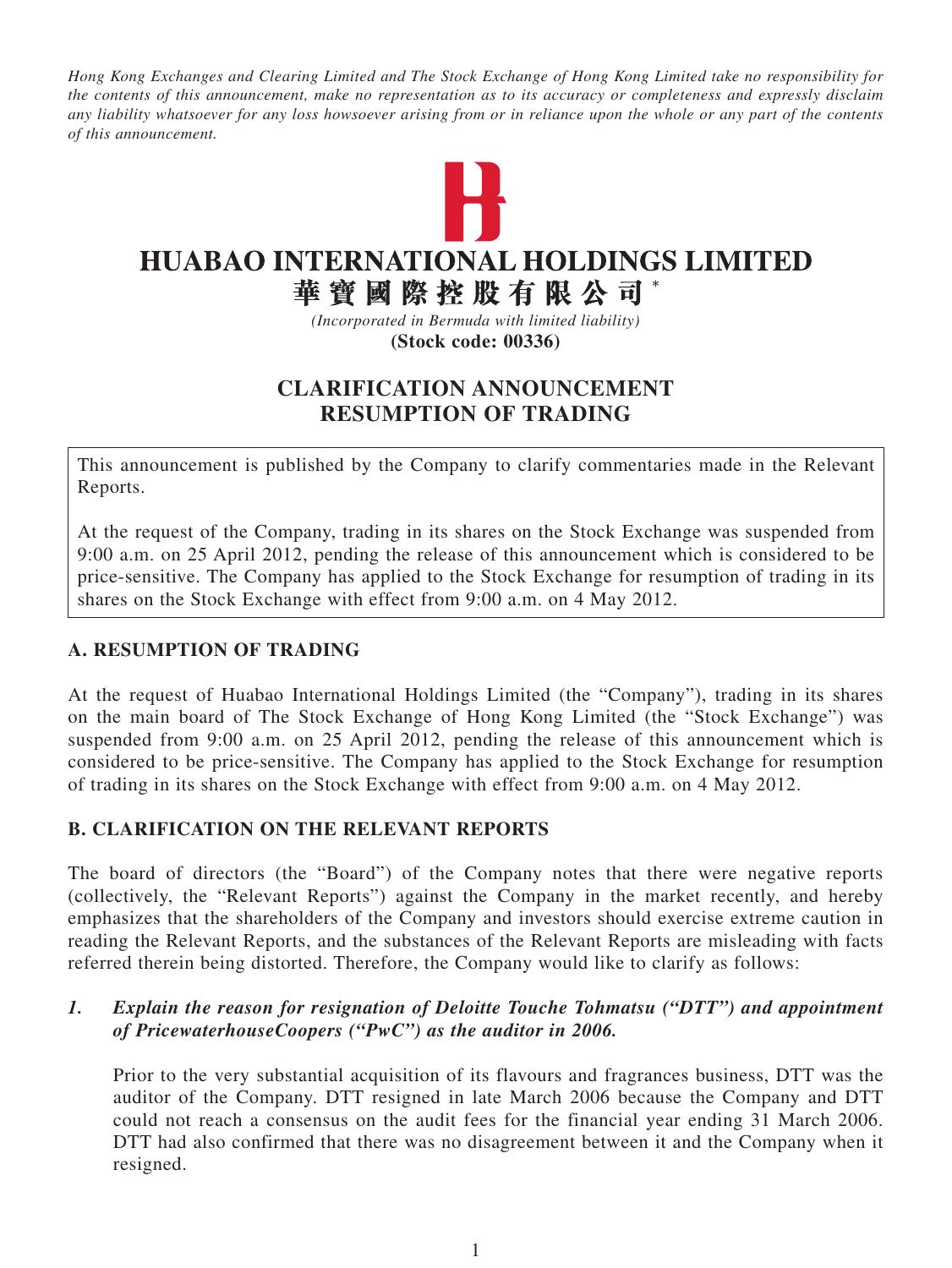The Company then convened a special general meeting, at which a proposal of appointing PwC as the auditor of the Company was approved. For details, please refer to the announcement of the Company issued on 28 March 2006.

PwC remains to be the Company's auditor to-date since its appointment on 18 April 2006. PwC did not express any qualified opinion on the Group's consolidated financial statements prepared in accordance with Hong Kong Financial Reports Standards ("HKFRS") for the financial years from 2005/06 to 2010/11.

*2. The Relevant Reports claimed that based on the financial information regarding the Company's 23 subsidiaries located in the People's Republic of China ("PRC") filed with the Administration for Industry and Commerce in the PRC, the actual profits of the Company for 2010 should be HKD1.2 billion, instead of HKD1.632 billion as stated in the Company's audited financial statements. The difference between such two figures accounted for at least 36%, thus suspecting the Company overstated its profits.*

To the best knowledge of the Company, only persons having the authority from the relevant company(ies) are entitled to obtain copies of information filed with the State Administration for Industry & Commerce of the PRC ("SAIC") under normal circumstances. The Company confirms that our subsidiaries in PRC have never provided any authorization to any person(s) outside of the Company for the purposes of obtaining the SAIC filings.

Under relevant laws, administrations, regulations and rules in the PRC, all corporate legal entities operating businesses in the PRC are required to report their annual filing materials for the previous full year (from 1 January to 31 December) to the local offices of the SAIC, of which includes the financial statements prepared and audited under the PRC Generally Accepted Accounting Principles ("GAAP"), where those financial statements were reported in Renminbi ("RMB"). Given that the consolidated financial statements of the Company and its subsidiaries (the "Group") are prepared based on the Company's financial year which represents the 12 months commencing from 1 April each year to 31 March of the following year, they differ from the audited financial statements of such domestic subsidiaries in terms of difference in reporting periods and GAAP, in addition to the Group's consolidated financial statements were reported in Hong Kong dollars ("HKD").

On 26 April and 27 April 2012, the Company had dispatched delegates to the respective local offices of the SAIC to verify the financial information for the year of 2010 (i.e. for the 12 months ended 31 December 2010) of all of the Company's 28 domestic subsidiaries filed thereat (the "Financial Information"). According to the Financial Information, the sum of the profit after tax for the year ended 31 December 2010 of the Company's 28 domestic subsidiaries is RMB1,131,827,000, (equivalent to HKD1,311,017,000, where applicable exchange rate was used to convert into HKD according to the Hong Kong Accounting Standards ("HKAS")), plus the profit after tax of the Company's subsidiaries located outside mainland China, and adjusted for the differences in reporting periods and GAAP as listed in Table 1 below in details. This adjusted sum is the same as the audited consolidated profit after tax for the year ended 31 March 2011 of HKD1,631,858,000 as listed in the Company's 2010/11 annual report.

Further, the yearly research and development ("R&D") expense published in the Company's notes to consolidated financial statements have been included in the expenses of the Company's subsidiaries' financial statements prepared in accordance with PRC accounting standards, and deducted from profit after tax thereafter.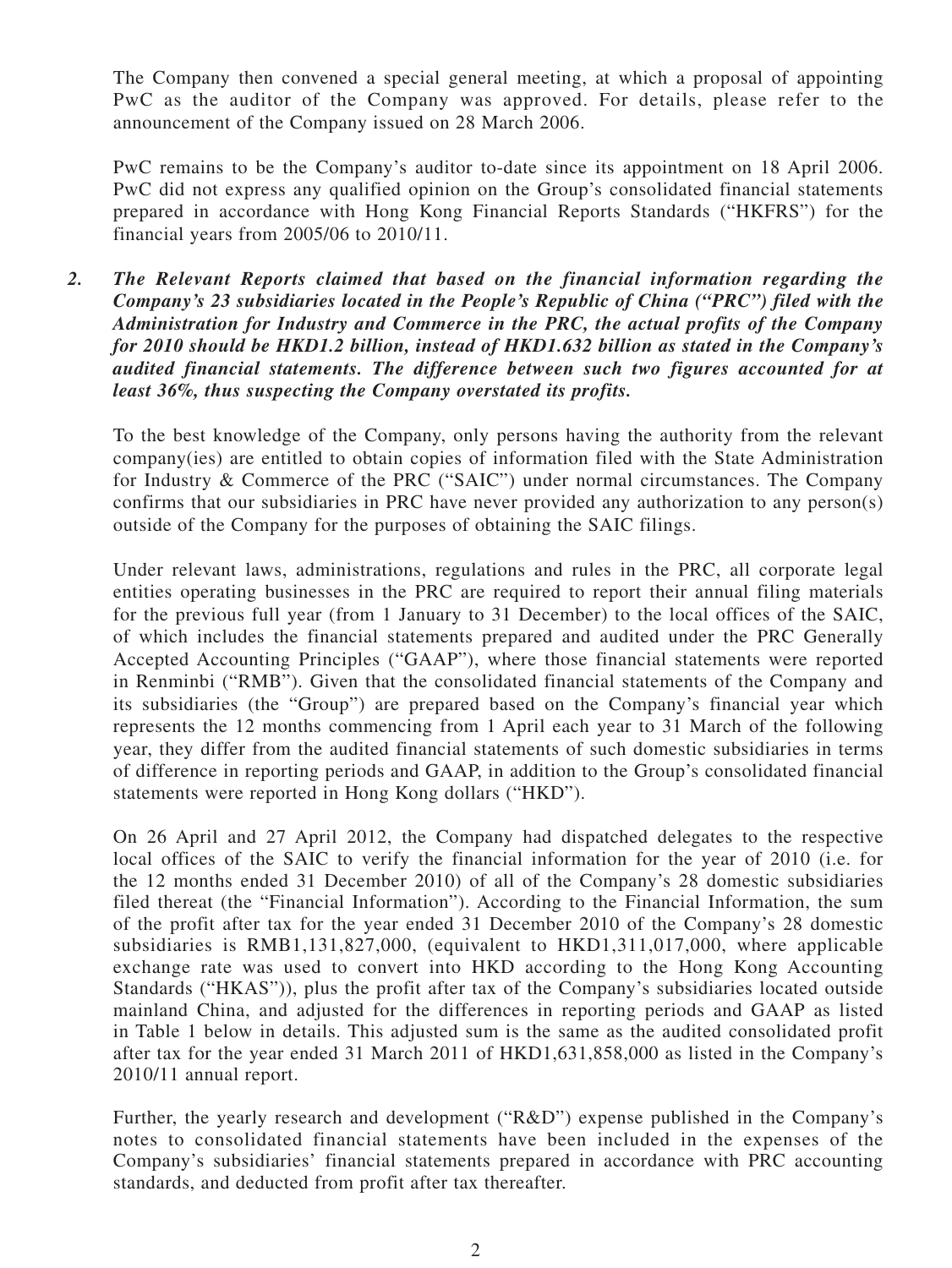# **Table 1: Reconciliation of profit and loss statement**

(Applicable exchange rate for the 2010-11 financial year: 1HKD to RMB0.86332)

|                                                            |                                                                                                                                                                                                                                                                                                                                                                                                                                                                                                                                                                                                      |                                     | Profit after tax as<br>shown by SAIC<br>for the period<br>from 1 Jan 2010<br>to 31 Dec 2010<br>RMB '000 | <b>HKD</b><br>equivalents<br><b>HKD'000</b> | Profit after tax included in the<br>consolidated financial<br>statements of the Group*<br>RMB '000 | HKD'000          |
|------------------------------------------------------------|------------------------------------------------------------------------------------------------------------------------------------------------------------------------------------------------------------------------------------------------------------------------------------------------------------------------------------------------------------------------------------------------------------------------------------------------------------------------------------------------------------------------------------------------------------------------------------------------------|-------------------------------------|---------------------------------------------------------------------------------------------------------|---------------------------------------------|----------------------------------------------------------------------------------------------------|------------------|
|                                                            | 28 PRC principal subsidiaries in aggregate                                                                                                                                                                                                                                                                                                                                                                                                                                                                                                                                                           |                                     | 1,131,827                                                                                               | 1,311,017                                   | 1,099,080                                                                                          | 1,273,085        |
|                                                            |                                                                                                                                                                                                                                                                                                                                                                                                                                                                                                                                                                                                      | amount shown on the Relevant Report |                                                                                                         | 1,200,000                                   |                                                                                                    |                  |
|                                                            | Plus: Huabao Flavour & Fragrances (HK) Limited<br>F&G (Botswana) (Proprietary) Limited ("F&G")                                                                                                                                                                                                                                                                                                                                                                                                                                                                                                       |                                     |                                                                                                         |                                             | 58,174<br>2,065                                                                                    | 67,384<br>2,392  |
|                                                            | Total net profit on the books of principal subsidiaries                                                                                                                                                                                                                                                                                                                                                                                                                                                                                                                                              |                                     |                                                                                                         |                                             | 1,159,319                                                                                          | 1,342,861        |
| Adjustments:                                               | Provision of investment loss regarding Maoming Kebi Flavour & Fragrances Limited ("Maoming<br>Kebi") recognized by Wuxi Hua Hai Flavour Co., Ltd ("Wuxi Hua Hai") in its PRC statutory                                                                                                                                                                                                                                                                                                                                                                                                               |                                     |                                                                                                         |                                             |                                                                                                    |                  |
|                                                            | accounts for the year ended 31 December 2010 was reversed in the Group's consolidated financial<br>statements since there was no impairment on this investment (explanation: Maoming Kebi was<br>acquired through the Group's subsidiary Wuxi Hua Hai and was accounted as an investment asset<br>of Wuxi Hua Hai. The business of Maoming Kebi has been transferred through integration from<br>Maoming Kebi to the Group's other subsidiaries after acquisition, thus arising an investment loss<br>in the PRC statutory accounts of Wuxi Hua Hai which was reversed in the consolidated financial |                                     |                                                                                                         |                                             |                                                                                                    |                  |
|                                                            | statements as there was no impairment on such investment asset).                                                                                                                                                                                                                                                                                                                                                                                                                                                                                                                                     |                                     |                                                                                                         |                                             |                                                                                                    | 115,849          |
| 2                                                          | Exchange gain recognized by Hong Kong subsidiaries for the year ended 31 March 2011<br>(explanation: exchanged gain recognized on dividend receivable by Hong Kong subsidiaries<br>regarding profit allocation from PRC subsidiaries was due to appreciation of RMB. It was disclosed<br>in note 22 to the consolidated financial statements on page 153 of the Company's 2010-11 Annual<br>Report).                                                                                                                                                                                                 |                                     |                                                                                                         |                                             |                                                                                                    | 55,712           |
| 3                                                          | Effect of unrealized gross profit arised from internal sales of the Group (explanation: sales among<br>subsidiaries of corporations will become unrealized gross profit, which will be compared with that<br>at the end of last year and the net impact will be adjusted to the Group's net profit when preparing<br>the consolidated financial statements).                                                                                                                                                                                                                                         |                                     |                                                                                                         |                                             |                                                                                                    | 85,000           |
| 4                                                          | The amount of profit for the quarter from January to March 2011 increased when comparing with<br>the same period of last year.                                                                                                                                                                                                                                                                                                                                                                                                                                                                       |                                     |                                                                                                         |                                             |                                                                                                    | 73,816           |
| 5                                                          | Loss in book of the Company and other subsidiaries located outside PRC not included in the<br>principal subsidiaries above (the exchange gain mentioned in item 2 above have been deducted).                                                                                                                                                                                                                                                                                                                                                                                                         |                                     |                                                                                                         |                                             |                                                                                                    | $-25,973$        |
| 6                                                          | Discrepancies of GAAP and other adjustments in the consolidated financial statements.                                                                                                                                                                                                                                                                                                                                                                                                                                                                                                                |                                     |                                                                                                         |                                             |                                                                                                    | $-15,407$        |
| Adjusted profit after tax for the year ended 31 March 2011 |                                                                                                                                                                                                                                                                                                                                                                                                                                                                                                                                                                                                      |                                     |                                                                                                         |                                             |                                                                                                    | 1,631,858        |
| Discrepancy                                                | Audited profit after tax of the Group for the year ended 31 March 2011 from the consolidated financial<br>statements prepared in accordance with HKFRS                                                                                                                                                                                                                                                                                                                                                                                                                                               |                                     |                                                                                                         |                                             |                                                                                                    | 1,631,858<br>Nil |

*\* Profits after tax before acquisition of the Company's newly acquired subsidiaries during the year were deducted.*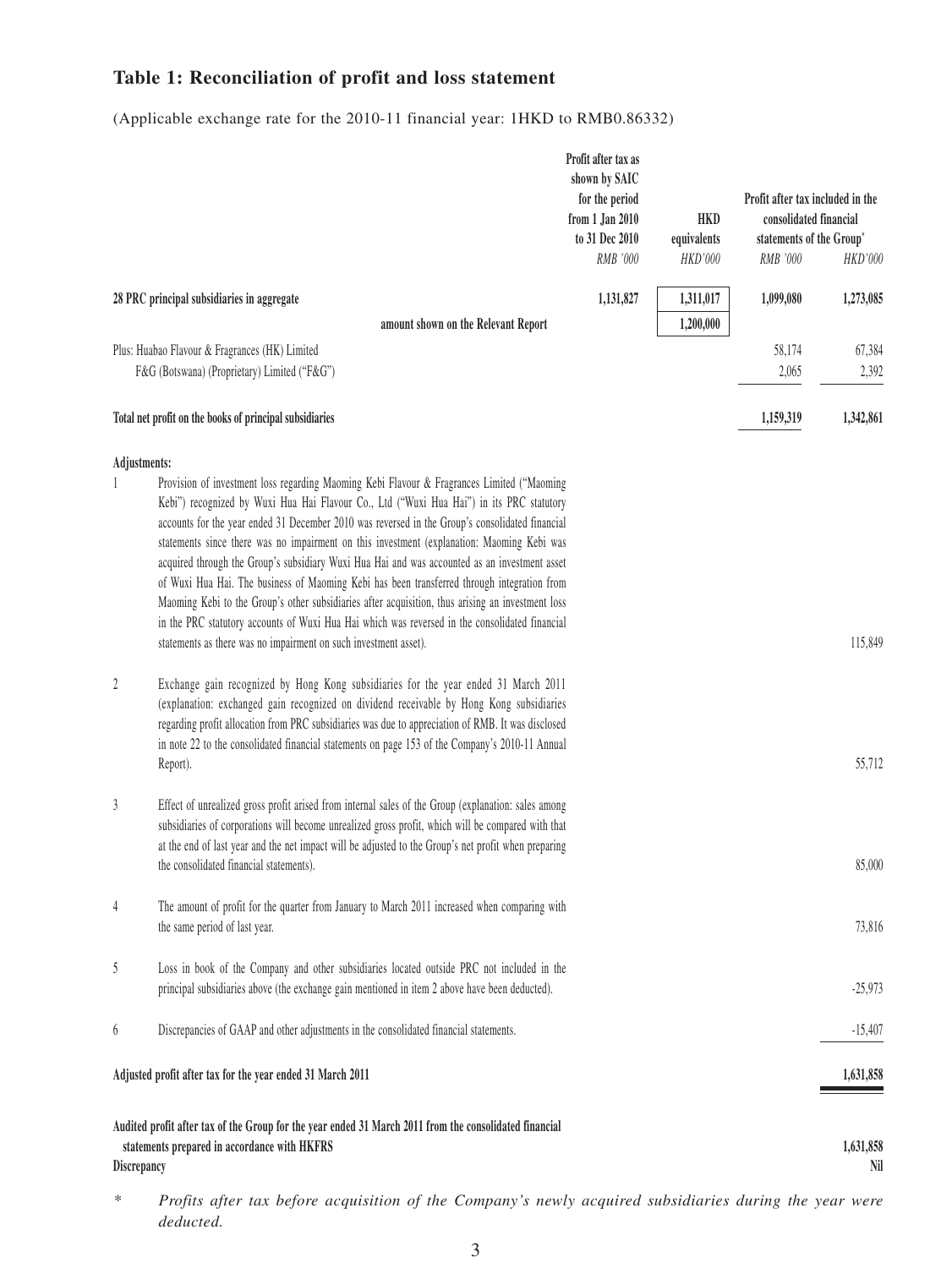*3. The Relevant Reports claimed that 150 calls had been made to the Company's tobacco customers by certain parties, among which, two major tobacco customers acknowledged that the Company has provided a tiny portion of their materials. Moreover, a website of the domestic subsidiary of the Company contained information that they offered products to its US customers. Upon enquiries by relevant parties, those US customers replied over phone that they did not use any fragrance made in China.*

The Company is unable to verify or offer any comments on which tobacco customers the relevant parties had called or whom they spoke with through telephone. Meanwhile, the Company believes that upon receipt of such anonymous inquiries and in circumstances where the identities of the calls were not verified, it is reasonable to believe that tobacco customers would be reluctant to comment or reveal the truth so as to preserve the interests of business counterparties.

In fact, the Company is committed to achieving comprehensive cooperation with its customers, and has maintained long-term cooperation with major customers for over 10 years. Its products are also well recognized by customers. The Company hereby reiterates that the Company's transactions with its tobacco customers are genuine, with the support of legitimate sale invoices. Shareholders are welcome to view the relevant documents. For details of such arrangement, please refer to the section headed "Other Matters for Attention" in this announcement.

The Relevant Reports mentioned that the products shown on the web-page(s) (" $H\&K$ Website") of Shanghai H&K Flavours & Fragrances Company Limited, a subsidiary of the Company in the PRC, are products that are used by the Company's customers. The Company hereby clarifies that those products (the "Relevant Products") are merely recommended products included in the section headed "Market" (the "Section") on H&K Website. Information set out in the Section is acquired from third parties for the purpose of providing market direction, which is intended to assist the customers, research staff and sales staff of the Company to find out the current popular foods in domestic and overseas markets, and upon which the Company can use as a base for developing the corresponding products. The flavours involved in the Relevant Products as depicted in the Section are not products of the Company, the manufacturers of which are also not the Company's customers. The Company has no intention whatsoever, whether expressly or by implication, to indicate that those products are the Company's products. In addition, details of the products belonging to the Company are available in the section headed "Products" on H&K Website. We have made improvements with reference to the comments accordingly. Currently, the Company has already adjusted the wording used on H&K Website. To be more precise in the expression, extensive attention will be paid to ensure the accuracy of information contained in contents on the websites and the appropriateness of application of information from third parties that may give rise to any potential confusion or association by the public.

#### *4. The Relevant Reports claimed that visits have been made to the plant of the Company in Africa, discovering that the address of such plant has been deliberately deleted from the photo published in the Company's annual report and the plant is not engaged in fragrances manufacture.*

The Company acquired the production base F&G located in the Republic of Botswana in the south of Africa in November 2009. For details, please refer to the announcement of the Company issued on 20 November 2009.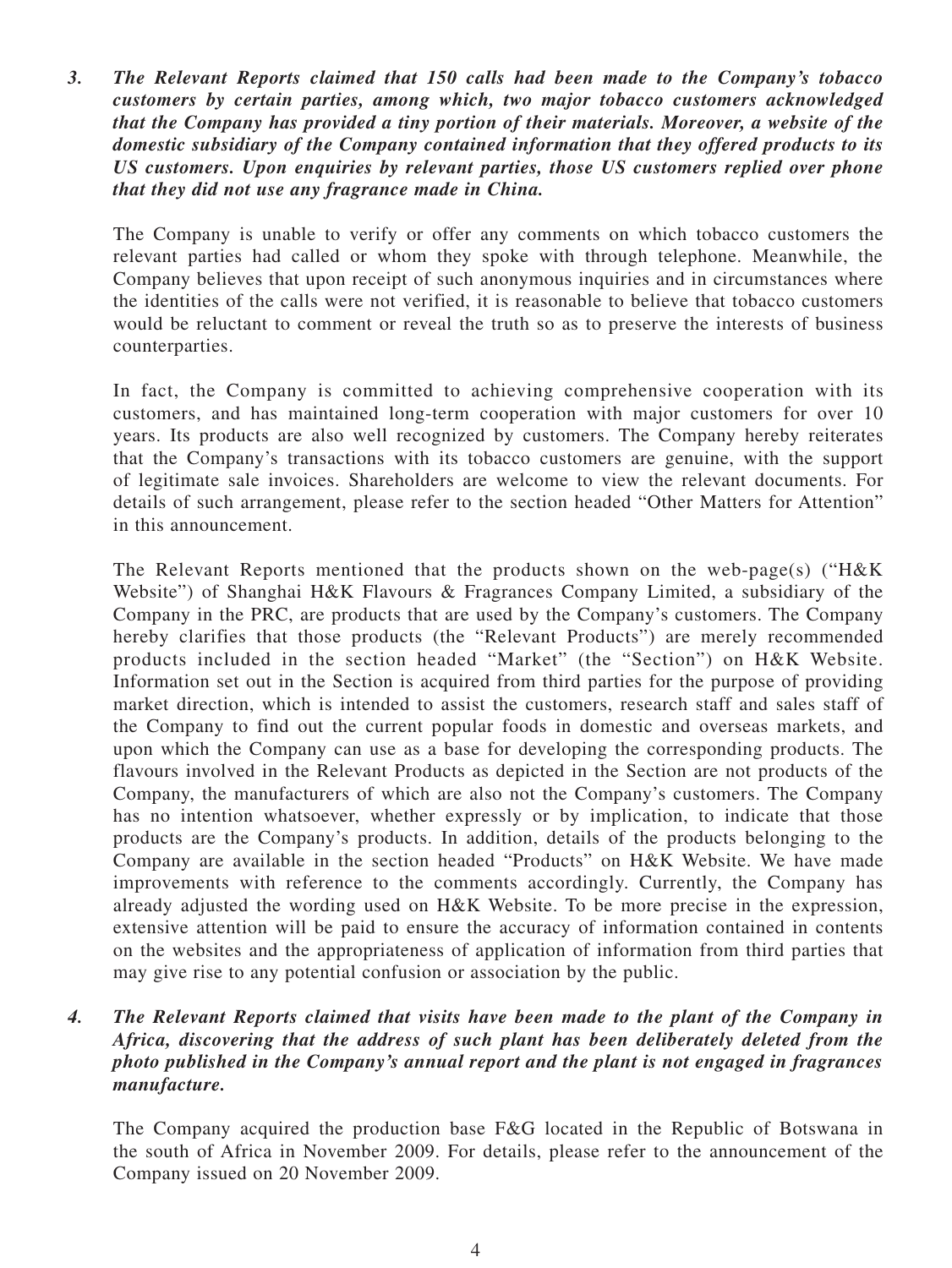According to the disclosure by the Company in the aforesaid announcement, the major reasons for acquiring F&G was that the acquisition collaborated with the future development of Group's business in new tobacco materials and in the exploration of new products mainly made up with natural raw materials. The Group would thus be able to capture the promising business opportunities in tobacco industry arising from the development trend of reduction in tar content and its harm. Following completion of the acquisition, the Company becomes the only end customer of F&G. For the year ended 31 December 2010, F&G's audited sales revenue and net profit were 13,684,000 Pula and 2,012,000 Pula respectively. The aforesaid amount represented approximately 0.55% and 0.14% of the Group's consolidated sales revenue and consolidated net profit after tax respectively in the financial year of 2010/11.

F&G is located in the Republic of Botswana, next to Zimbabwe, which is famous of planting quality tobacco leaves. Because of its geographical advantage, F&G is principally engaged in the production of natural tobacco extracts. The technology of extracting quality natural tobacco leaves of F&G will effectively improve the quality and competitiveness of the Company's reconstituted tobacco leaves. The reasons for choosing the Republic of Botswana, but not directly in Zimbabwe, for establishing its plant were primarily based on the risk concern over operating environment, volatile fluctuation in foreign exchange rates, etc., as well as the long-term political instability of Zimbabwe.

A photo of F&G was published in the Company's 2009/2010 Annual Report. However, its address was not shown on the photo due to commercial secrecy and the fact that F&G was then one of the very few Chinese companies establishing factories in the Republic of Botswana. In addition, given the long-term instability of public security in the Republic of Botswana and its surrounding regions, the Company considered such measure at that time was to assist in protecting the personal safety of F&G's Chinese employees then working there, since Chinese employees of F&G had in fact been robbed before. Other than the few Chinese employees stationed there, F&G mainly hired local people as employees. The Company has also published a picture of part of the then employees in its 2009/2010 Annual Report.

The Company is deeply disappointed about the unwarranted allegation made by the Relevant Reports, suspecting that F&G was engaged in business other than natural tobacco extracts manufacturing.

#### *5. The Relevant Reports claimed that visit has been made to the R&D centre of the Company, with the findings that most rooms of the building have not turned their lights on and very few visits have been received by the building.*

The Company's overseas R&D centre in Germany (the "R&D Centre"), named Aromascape Development Centre GmbH, is located in a small town, being Neuhaus Town, in Holzmiden County, Germany. The business registered address of the R&D Centre is at Hackelbergstrase 1, Schlob Neuhaus 37603 Holzminden, and the R&D Centre's rental area is approximately 665 square meters.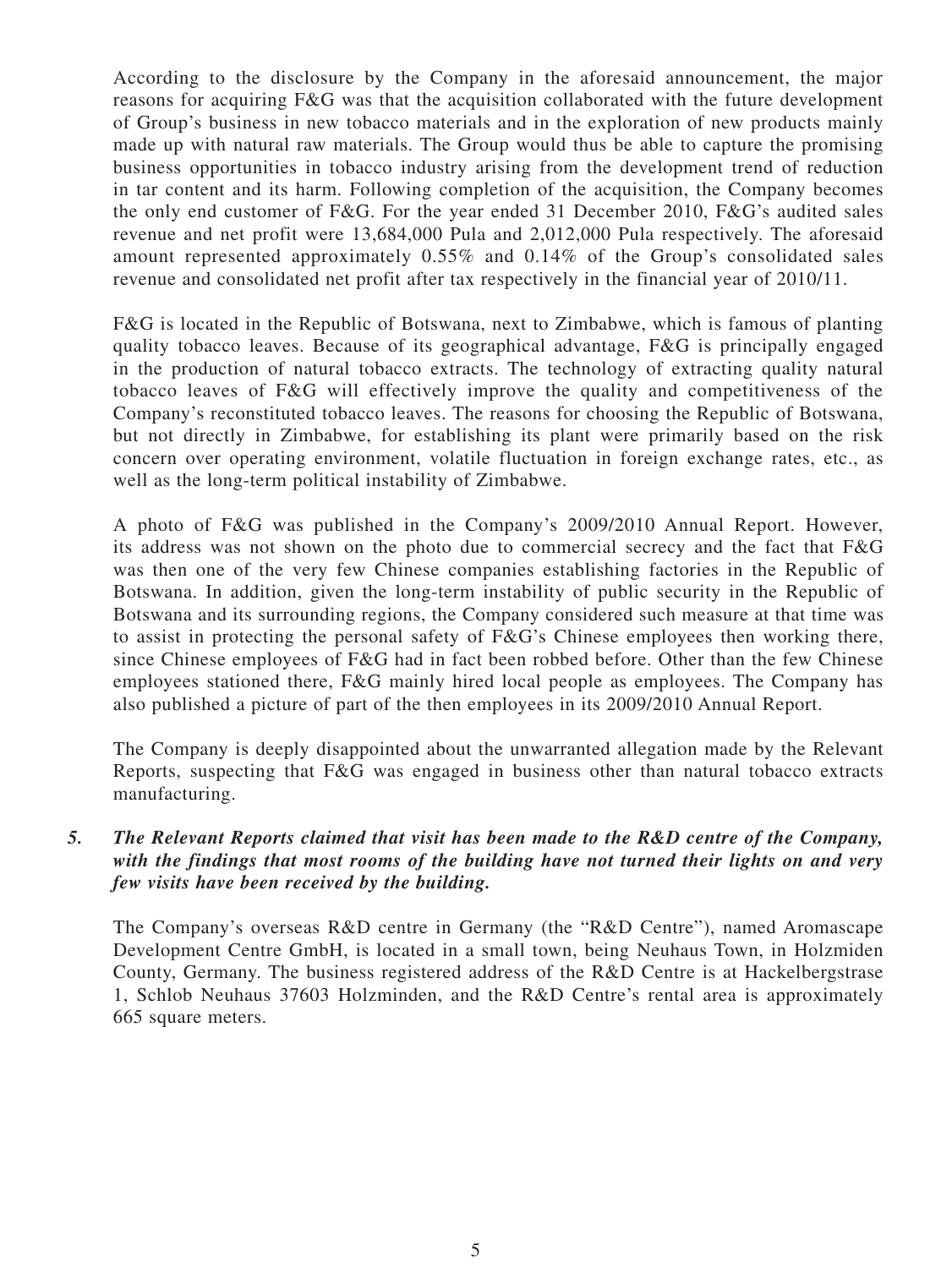The R&D Centre commenced operation in January 2007. As disclosed in the 2006/2007 Annual Report of the Company, the R&D Centre employed 4 foreign technicians, with photos attached (please refer to page 18 of the 2006/2007 Annual Report of the Company). Currently, the R&D Centre employs 7 foreign technicians. Research staff mainly engages in data collection such as industry data, technology and upcoming trend, etc., and to follow closely the latest development of the industry in the international market, so as to capture speedily the technology for key raw materials and develop appropriate products and technologies that meet with market requirements (please refer to page 23 of the 2008/2009 Annual Report of the Company). The German research staff travels to China for providing the Company's R&D staff with technical support and communication and the Company's customers with services, and also in the Company's various domestic research centers performing R&D related work.

*6. The Relevant Reports claimed that in terms of revenue as asserted by the Company, flavours and fragrances accounted for approximately 2.4% of the aggregate cigarette sales in the PRC, and also claimed that flavours and fragrances account for approximately 2.4% of the cost of the China tobacco industry, which was substantially different from 0.3% that fragrances generally accounted for in cigarette value according to a research document prepared for the American National Standards Institute in 1987.*

To the best of the Company's knowledge, belief and information, no official report concerning sales amount and production costs of the industry has ever been released by the PRC tobacco industry. The Company noted as claimed in the Relevant Reports, flavours and fragrances account for 2.4% of the cost of the China tobacco industry and its hypothetical calculations. Since the Company is not aware of the basis of such hypothesis, nor does it concur with the reasonableness of the calculations, as such, the Company is not prepared to offer any comment.

The Company has never provided any data in its published documents that the Company accounted for approximately 2.4% of the aggregate cigarette sales in the PRC. The Company is unable to offer any comment to the issue as the Company is not aware of the relevancy or especially the meaning of comparison between the data in the Relevant Reports based on the research documents, the "**Cost Analysis of Options for Self-Extinguishing Cigarettes**", prepared for the American National Standards Institute in 1987 and those of the current PRC tobacco industry.

*7. The Relevant Reports claimed that Ms. Chu Lam Yiu ("Ms. Chu"), a substantial shareholder of the Company, has through injection of assets with inflated value to rationalize the cash level of the Company, which was reported to be inconsistent with the actual circumstances. According to the reports, through reducing her shareholding in the Company, Ms. Chu had cashed out HKD9.4 billion over the years. A portion of the cashed out amount might have been transferred back to the Company for payment of dividend purpose, so as to fortify investors' confidence.*

The Company believes that the reports about injection of assets with inflated value are misleading. The Company hereby clarifies that all the connected transactions between the Company and its controlling shareholders stated in the Relevant Reports were in compliance with the requirements of relevant laws and regulations, including the approval of the relevant transactions by independent shareholders of the Company, where applicable. Summary of acquisition items is listed in the table below.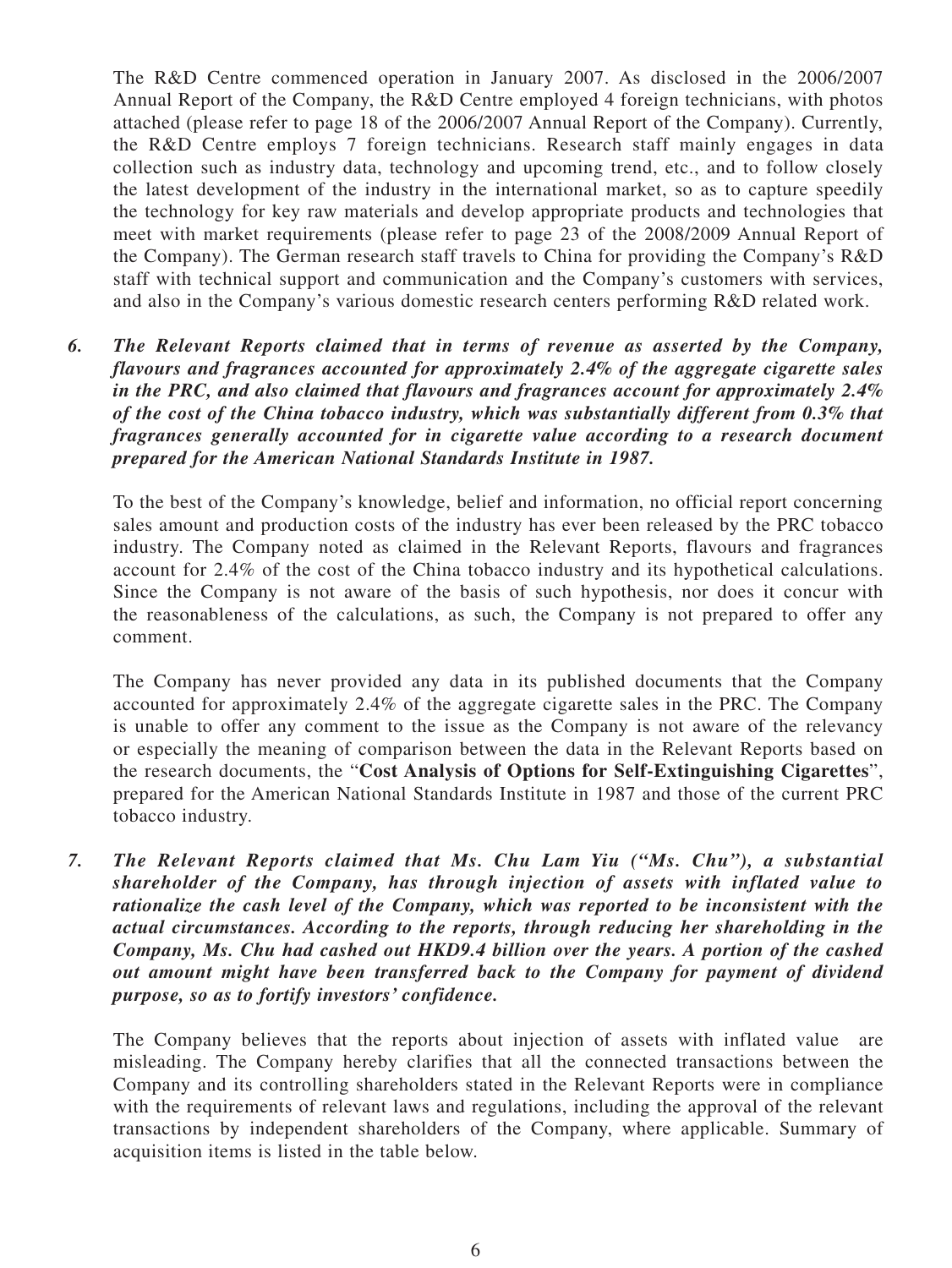|    | Acquisition                                                    | <b>Consideration for</b><br>the acquisition of<br>the Company              | Direct cost for the<br>acquisition by the<br>substantial shareholder                                                                                                                                                                                                     | Difference between<br>the acquisition price<br>and the sale price                                                                                                                                                    | Date of the<br>announcement<br>(page number of<br>the announcement) | Date of passing of<br>the resolution at the<br>special general meeting                                                                                                                                                                                                                                                                                                                    | Conclusion                                                                                                    |
|----|----------------------------------------------------------------|----------------------------------------------------------------------------|--------------------------------------------------------------------------------------------------------------------------------------------------------------------------------------------------------------------------------------------------------------------------|----------------------------------------------------------------------------------------------------------------------------------------------------------------------------------------------------------------------|---------------------------------------------------------------------|-------------------------------------------------------------------------------------------------------------------------------------------------------------------------------------------------------------------------------------------------------------------------------------------------------------------------------------------------------------------------------------------|---------------------------------------------------------------------------------------------------------------|
| 1. | Win New<br>Group Limited<br>and its<br>subsidiaries            | HKD652,337,000                                                             | Approximately<br>RMB631,300,000                                                                                                                                                                                                                                          |                                                                                                                                                                                                                      | 30 July 2007 (page 2)                                               | 6 September 2007                                                                                                                                                                                                                                                                                                                                                                          | No benefit obtained<br>by the substantial<br>shareholder                                                      |
| 2. | Wealthy King<br>Investments<br>Limited and<br>its subsidiaries | HKD870,550,000                                                             | Approximately<br>HKD401,067,041 cash<br>plus the stock equivalent<br>to approximately<br>HKD451,230,000<br>(HKD6.5 per share<br>X 69,420,000 shares)<br>totaling HKD852,297,041<br>(please refer to page 1<br>of the announcement<br>dated 26 March 2008<br>for details) | The difference of<br>HKD18,252,959 is the<br>interest of HKD470,550,000<br>calculated based on the<br>9-month HIBOR per annum<br>for the delayed payment<br>of the remaining<br>consideration for the<br>acquisition | 7 July 2008 (page 2)                                                | 7 August 2008                                                                                                                                                                                                                                                                                                                                                                             | No benefit obtained<br>by the substantial<br>shareholder                                                      |
| 3. | F&G                                                            | HKD29,267,000,<br>based on the net<br>asset value as at 31<br>October 2009 |                                                                                                                                                                                                                                                                          |                                                                                                                                                                                                                      | 20 November 2009                                                    | Pursuant to Rule<br>14.07 of the Listing<br>Rules for calculation<br>of relevant percentage<br>ratios in connection<br>with the acquisition,<br>the acquisition is only<br>subject to the reporting<br>and announcement<br>requirements as set out in<br>Rules 14A.45 and 14A.47<br>of the Listing Rules<br>and is exempt from the<br>independent shareholders'<br>approval requirements. | No benefit obtained<br>by the substantial<br>shareholder<br>who conducted<br>transfer with net<br>asset value |

The Company's funds mainly derive from its operating profit and bank loans, and it maintains a relatively adequate cash position. Its dividend payout arrangement always considers a basic dividend payout ratio of 30% as a direction. Taking into account the factors like the application of cash flows and business development of the Company in the future, an additional special dividend may be paid to reciprocate its shareholders. According to the data, the annual dividend payout ratios of the Company did not fall below 30% for the past few years, and special dividends have been paid for four times, with the consolidated payout ratios ranging from 30% to 50%.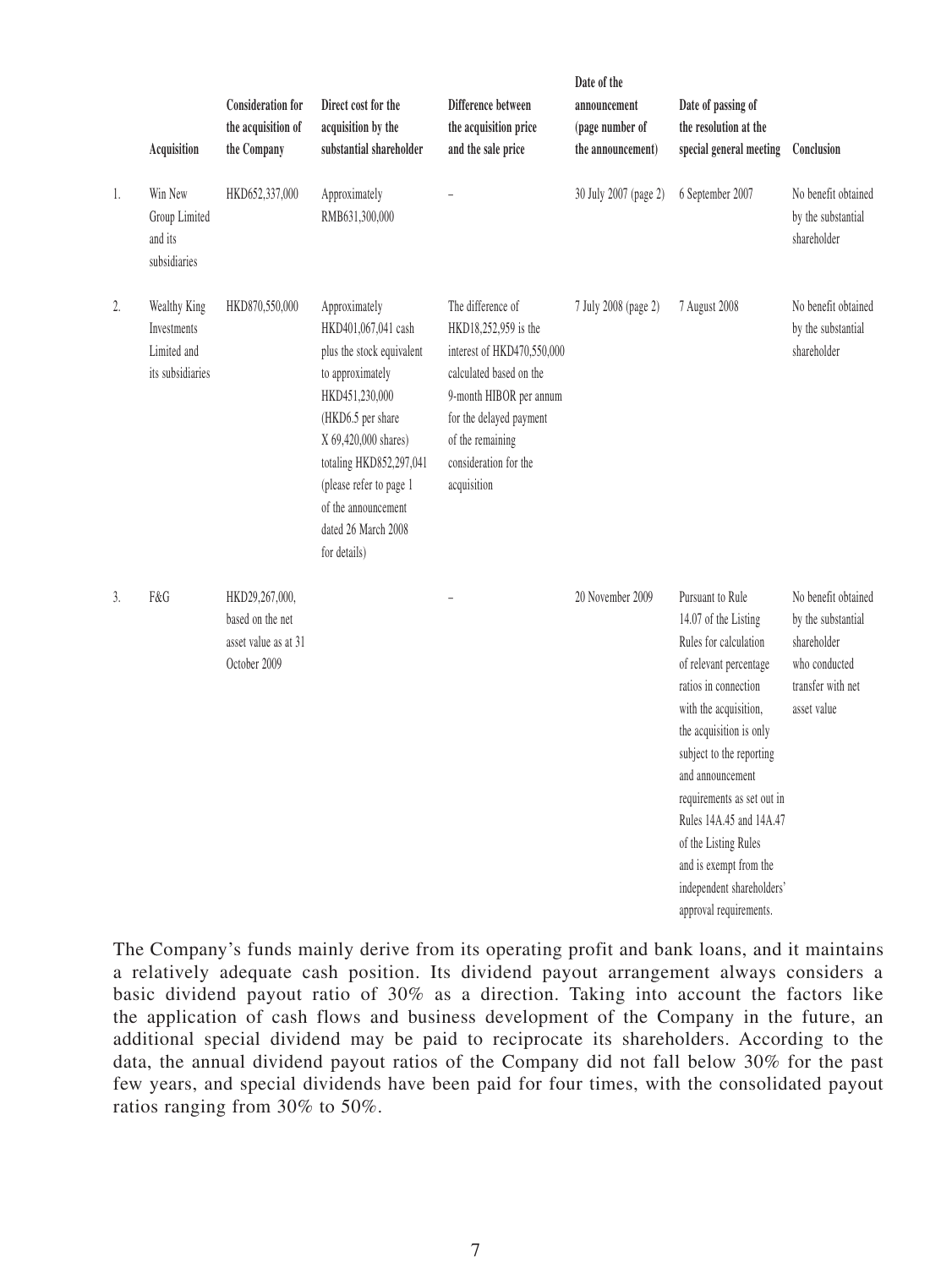The Company did not declare a special dividend in the financial year of 2010/2011 as the internal fund in the total sum of HKD1,329,763,000 had been applied towards the acquisition of Guangdong Province Jinye Reconstituted Tobacco Leaves Technology Development Company Limited and its subsidiaries and affiliated companies during that year. As the Company has maintained a healthy cash flow, the Company has made special dividend payment again in the first half of the financial year of 2011/2012, after making payment for the aforesaid acquisition. Its aggregate dividend payout ratios are above 50%, therefore, the allegations that the Company has recently terminated its high dividend payout ratio policy in the Relevant Reports are groundless.

#### *8. Explain how to support the rapid growth while the proportion of R&D costs are low relative to the sales amount.*

The Company's R&D costs relative to the sales amount are low as compared to the peers in the international market, which is mainly due to the fact that the R&D team comprises mainly Chinese members and research centers are mainly based in China, less foreign experts were employed by the Company for its R&D team. During the past few years, the Company has been increasing input in R&D, increasing from 2.7% of sales amount in 2008/2009 to 4.3% in 2010/2011, while the absolute amounts of R&D cost increased from approximately HKD52 million in 2008/2009 to approximately HKD122 million in 2010/2011. Such figures indicated that the Company has been relentlessly increasing its input in R&D.

#### *9. Explain the resignation of an independent non-executive director in August 2011.*

Reference is made to the Annual General Meeting Circular (the "Circular") issued by the Company on 29 June 2011, among others, Mr. Mak Kin Kwong ("Mr. Mak"), would retire by rotation at the annual general meeting in accordance with Bye-law 87(1) and (2) of the Bye-laws and whom, being eligible, offered himself for re-election. For good corporate governance, as disclosed in the Circular, the Company has voluntarily and adopted earlier, pursuant to Appendix 14 to the Listing Rules, the recommended best practices, that Mr. Mak has served more than nine years, this could be relevant to the determination of a nonexecutive director's independence. The Company has then put Mr. Mak's further appointment be subjected to a separate resolution to be approved by shareholders.

The Circular also pointed out that the Company received from Mr. Mak a confirmation of independence pursuant to Rule 3.13 of the Listing Rules, and that Mr. Mak did not have any management role in the Group and he had no relationship with any Directors, senior management or substantial shareholders or controlling shareholders of the Company. In view of the above mentioned, the Company hereby reiterates at time of Mr. Mak's appointment, Mr. Mak fully complied with the requirements of an independent director under the Listing Rules.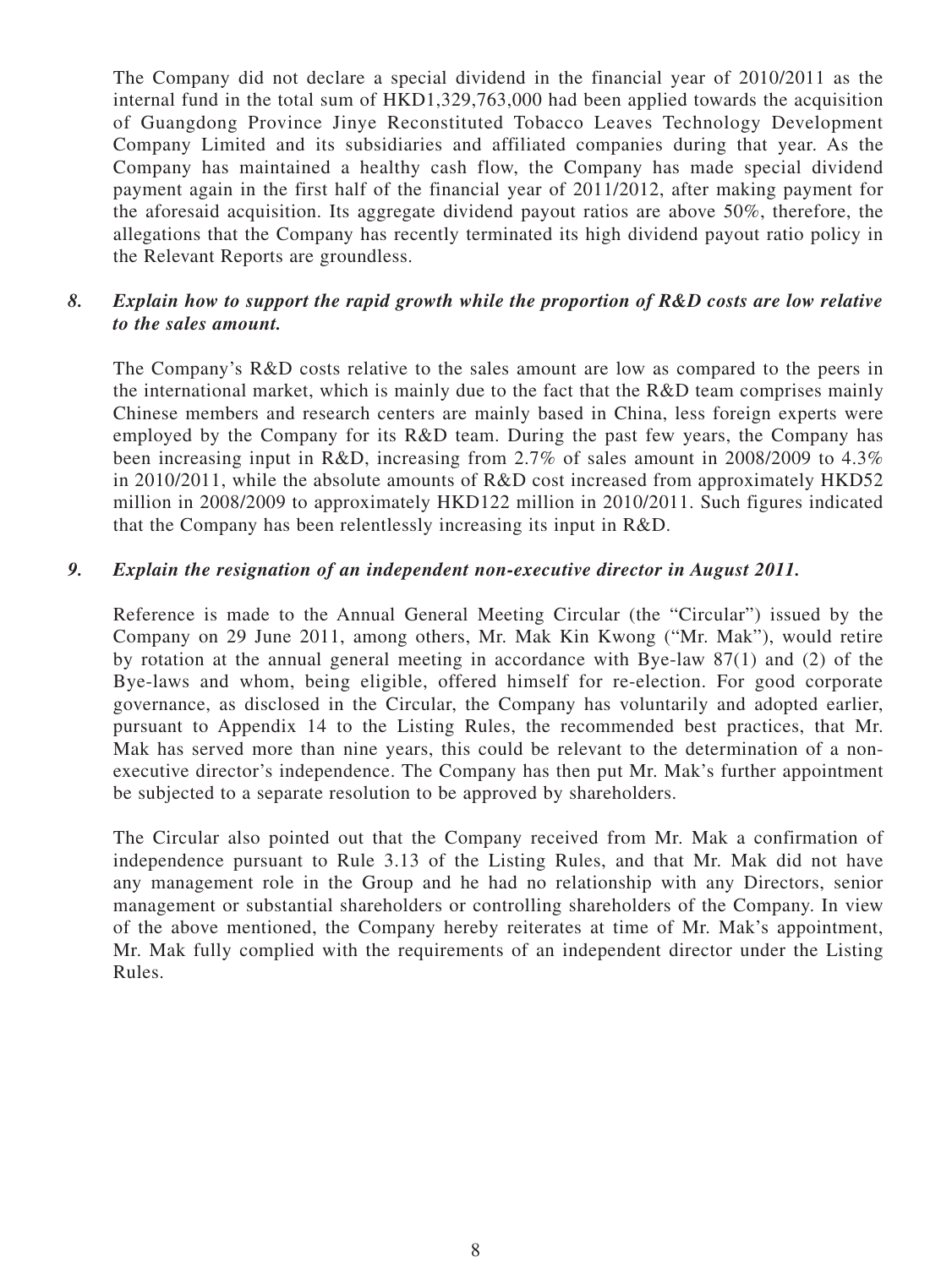Reference is also made to the announcements issued by the Company on 31 July and 5 August 2011, among all, these announcements stated the Board has learned that Mr. Mak was facing several lawsuits raised by domestic and international regulating bodies and these lawsuits were concerning some of the other companies in which Mr. Mak held positions. To the best of the Company's knowledge, belief and information, such matters did not relate to any Directors, the management and any of the business or operation of the Company and its subsidiaries. Reference is also made to the announcement issued by the Company on 2 August 2011, Mr. Mak decided to withdraw his offer for re-election at the Annual General Meeting as he wished to allocate more time for his own business. Mr. Mak confirmed that he had no disagreement with the Board and that he was not aware of any matter relating to his retirement that needed to be brought to the attention of the shareholders of the Company. Accordingly, Mr. Mak retired as an independent director of the Company after the conclusion of the Annual General Meeting on 5 August 2011. Please refer to the announcement issued by the Company on 5 August 2011.

Reference is also made to the announcement issued by the Company on 19 August 2011, in view of requirement of corporate governance, the Company appointed Dr. Jin Lizou ("Dr. Jin") to be the Company's independent non-executive director. Dr. Jin graduated from Peking University and Oxford University and holds a bachelor degree in Political and Economics and a doctorate degree in Economics respectively. Dr. Jin had worked for university, the PRC government, international investment banks and consultancy firm, accumulated experiences in civil sectors and business consultancy. Dr. Jin also has experience in serving as an independent director of listed companies.

#### *10. Explain the reason of higher gross margin of the Company when compared with its competitors, especially the gross margin of 2006/2007 jumped more than 20%.*

The Company has responded to the market numerous times in the past that the characteristics of the flavours and fragrances industry are personalized products, minimal portion of cost or sales, and difficulties for competitors to duplicate due to secrecy of formula. Of these gross profits for flavours and fragrances, the gross profit margin for tobacco flavours are particularly higher which is primarily due to the relatively high profit margin of the value chain in the tobacco industry. Since tobacco flavours represent a very high proportion of the Company's revenue mix, as a result the Company's overall gross profit margin is higher than those international flavours and fragrances companies. According to the prospectus of several domestic comparable companies listed in recent years, their gross profit margins at time of listing were ranging from approximately 64% to 73%. Since tobacco flavours also represent a very high proportion of these companies' revenue mix at that time, their overall gross profit margins were similar to that of the Company. Furthermore, the Company also offers a series of value-added, integrated services to its customers, including mutual product manufacturing, industry trend exploration and post-sales service management.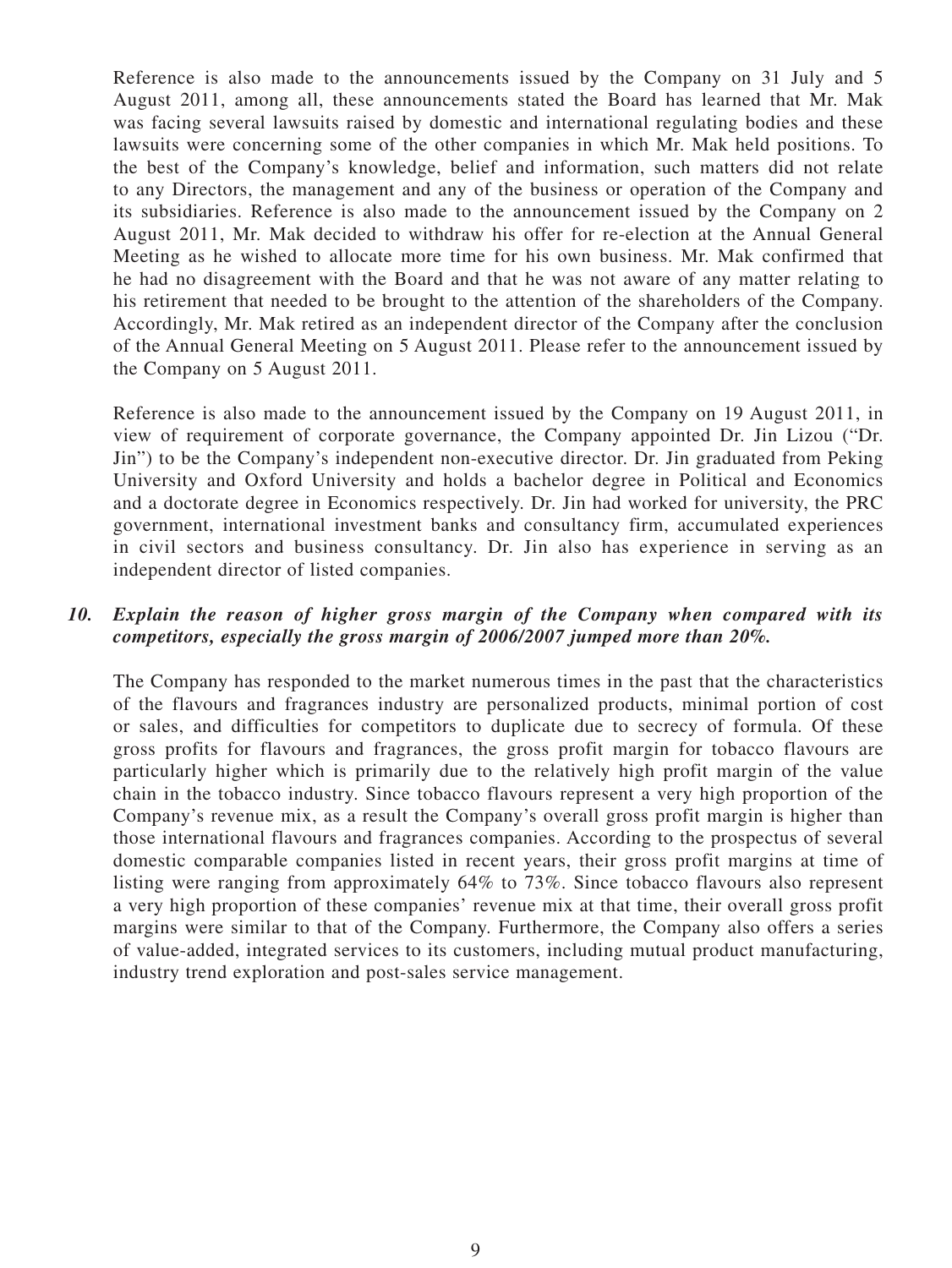The Company was founded primarily as the flavours and fragrances trading company at the inception of its incorporation. After more than 10 years of development, it has gradually developed an integrated production chain. After years of hard work, the Company's R&D centre received a State-recognized R&D facility status, representing the significant improvement of the Company's R&D capability. In order to further realise its R&D results, the Company commenced to establish production bases in Jiangsu Province between the years of 2003 to 2005, to replace and optimize its raw material structure, and further increased the level of its upstream integration. With those manufacturing bases gradually reaching their production targets, the Company evolved from a mere trading company into an industrial company, and hence the production costs can be substantially lowered and the gross profit margin has improved and become stable.

#### **C. other MATTERS for attention**

- 1. Insofar as it is practicable, the Board and the management of the Company have no intention to change the dividend arrangement. In the future, subject to compliance with the Listing Rules, we do not exclude the possibility of using the funds of not less than HKD500 million to repurchase the shares of the Company, and to further repurchase shares by applying more internal resources and/or external resources in the light of market conditions.
- 2. As at 31 March 2012, the banking deposits of the Company amounted to approximately HKD2,286,577,000.
- 3. The controlling shareholder of the Company, Ms. Chu, has strongly indicated to the Company in writing that, subject to full compliance with the Listing Rules and other applicable laws and regulations regarding shares dealing by directors (including but not limited to the restriction that the Company's directors are prohibited from dealing in shares within 60 days prior to the release of the Company's final results), Ms. Chu will increase her shareholding interest in the Company as soon as practicable.
- 4. PwC is in the progress of auditing the final results of the Company and its subsidiaries for the year ended 31 March 2012. The Company proposes to publish its final results on or before 30 June 2012 according to the Listing Rules. The Company reiterates that its current production and business activities remain as usual.
- 5. The following documents are available for viewing by duly registered shareholders of the Company at the Company's principal business place in Hong Kong. Such duly registered shareholder(s) shall produce appropriate documents of title (i.e. share certificate) that is acceptable to the Company for proof of his/her/its identity(ies) as the registered shareholders of the Company prior to inspection. Viewing time frame will be from 7 May 2012 to 31 May 2012 (inclusive of both days), between 2 p.m. to 4:30 p.m from Monday to Friday (exclusive of Saturdays, Sundays and Hong Kong public holidays):
	- (a) The Company and its subsidiaries' bank statements as at end of March 2012;
	- (b) The Company's certain business transaction receipts with its top 5 customers and suppliers (including VAT receipts) for the year of 2010; and
	- (c) The Company's 28 PRC subsidiaries' SAIC filings and financial statements for the year of 2010.